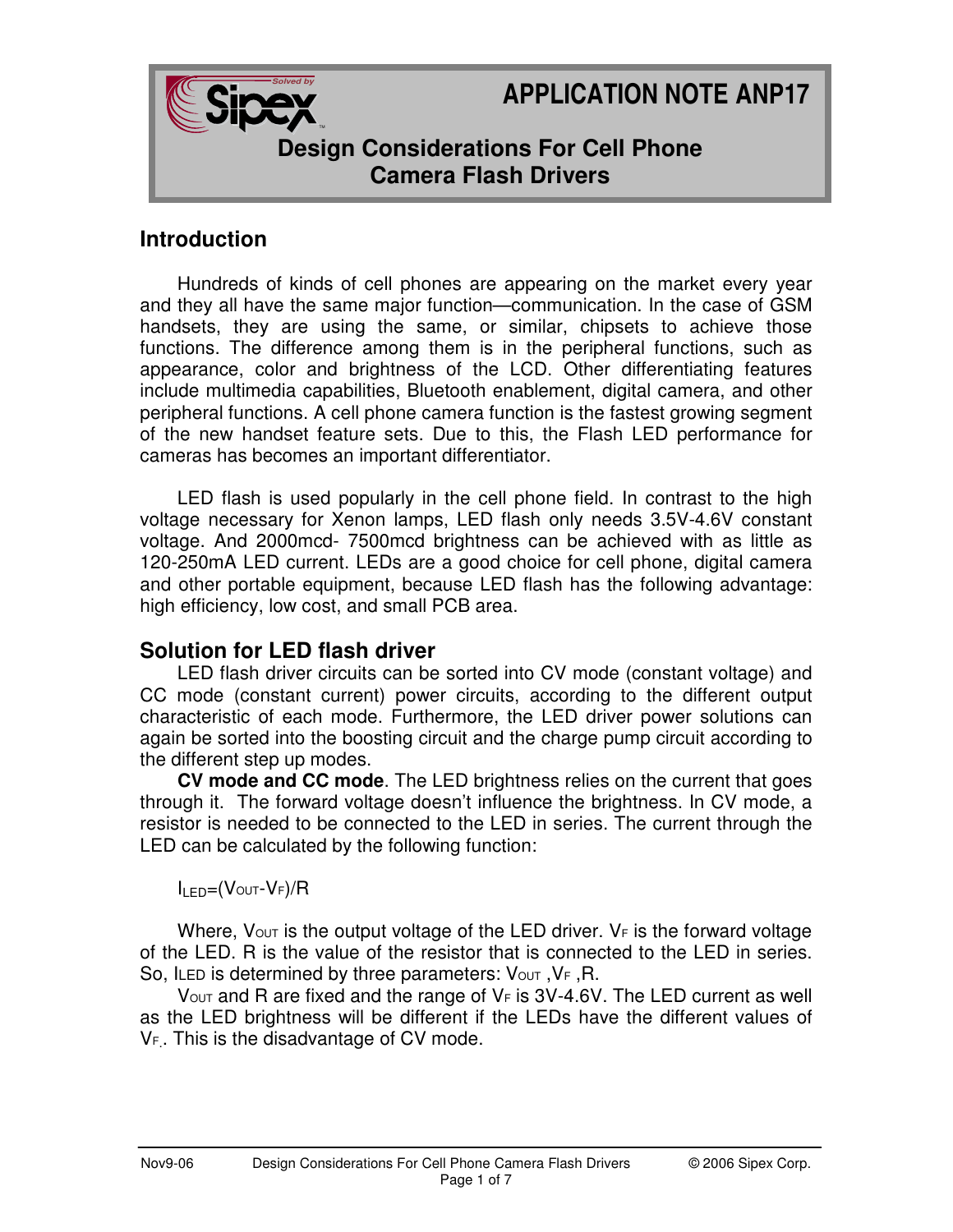In CC mode, the voltage on the resistor that is connected to LED in series is fixed. And R is fixed, too. Thus, the current that goes through the LED and resistor is constant. So the anticipated LED brightness can be calculated.

**Boost and charge pump**. Generally, the input range of a Li-Ion battery is 3.2V~4.2V, and the forward voltage is 3V~4.6V. So as the input is low, such as 3.6V and the output needs be high, such as 4.6V, a step-up circuit will be needed to drive the LED. There are two modes to step up the voltage. One is the boost circuit that uses an inductor to transfer power and another is the charge pump that uses a capacitor to transfer power.

Generally, the inductive based boost DC/DC LED driver provides higher efficiency than the charge pump solution. A typical schematic can be found below.



In most of LED driver ICs used for boost DC/DC circuits, the controller and MOSFET are integrated. But the inductor and Schottky diode are peripheral components. So, the total BOM cost and solution PCB area can be larger than the charge pump solution. The circuit also becomes more complex and considerations of EMI induced by inductor action might come into consideration for handset communications interference. Because the flash driver, LCD driver, and mobile antenna are all located on the top side of the cell phone, and they are all close to the RF circuit, it is a very important problem to prevent RF emissions from the inductor on the driver circuit.

A typical Charge Pump function diagram can be found as below:



There is no inductor used in the charge pump topology, so it doesn't contain inductor related EMI components and the driver solution area can be less than a boost circuit, with a lower parts count. But compared with an inductive-based boost DC/DC circuit, the charge pump has a weakness in efficiency in some operating modes. However, the flash time is very short, only lasting 100~300ms generally, so the low efficiency issue isn't a critical factor for the cell phone battery. In torch mode operation, efficiency can become a consideration, but usually the conversion is a higher efficiency buck, in both circuit type cases. The main consideration for efficiency in boosting modes (during Flash mode) will come into play when considering the inrush current pulled from the battery, which may be higher in the case of the charge pump, but approaches instantaneous. If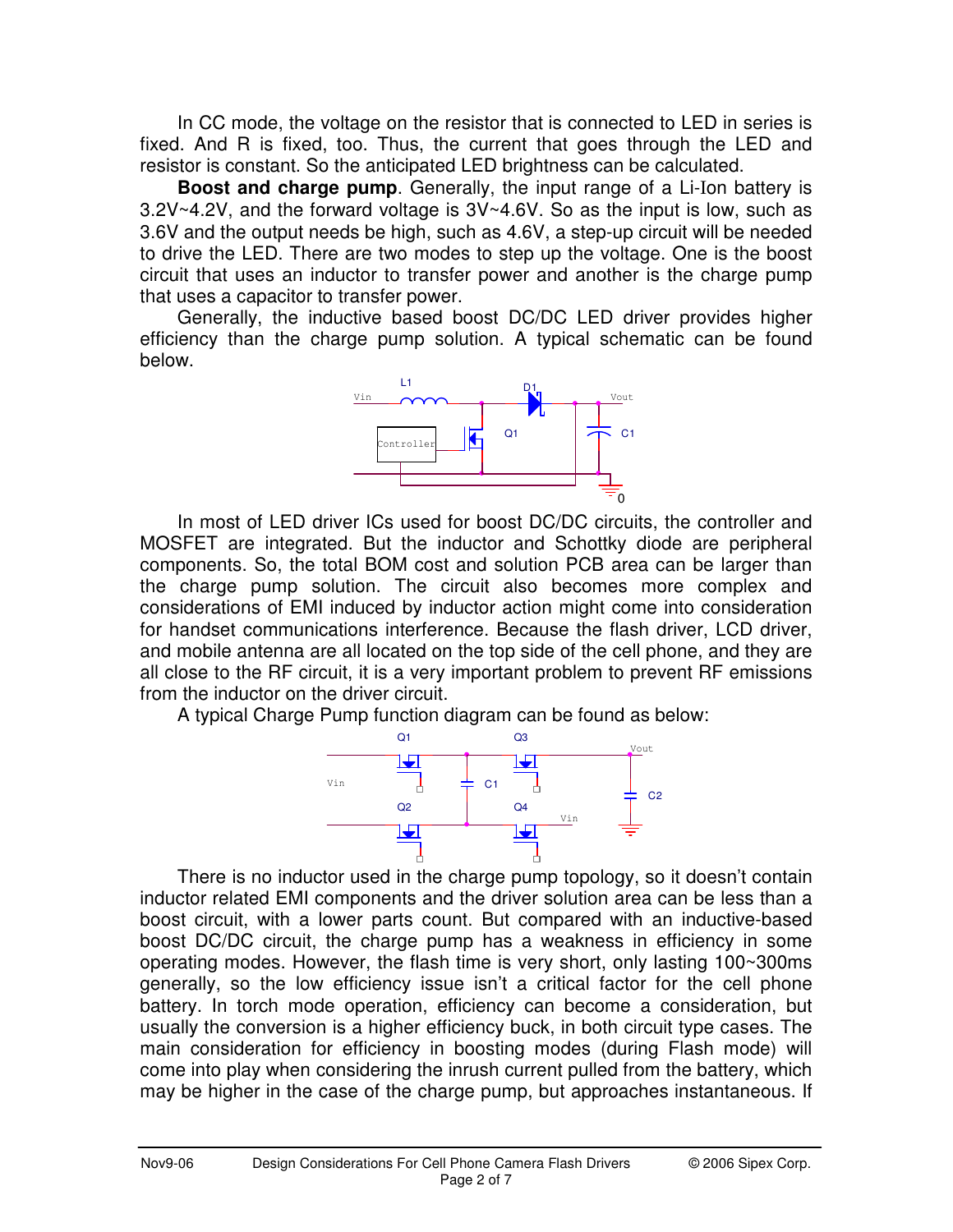the current pulled out of the battery input increased, some handset vendors disable the flash function when the battery reaches a low level, 3.4V for example. However, the life percentage of a Lithium-Ion cell is very short when it falls below 3.5V, so the end user does not often see this depleted functionality, and if so, would probably welcome the power savings decision when the battery itself is about to reach its end of charge. The talk time at the last 5% of battery life will usually be preferred over taking a flash-based picture.

#### **Sipex LED flash driver series**

Due to the inherent advantages of the charge pump solution for LED driving, Sipex announced a series of flash drivers: SP6686, SP6685, and SP7685. The output currents are up to 400mA, 700mA, and 1.2A respectively. They are all pincompatible to each other; the only difference among them is the output current, except for timeout features added to the SP7685 device that assure 1.2A is not driven into an LED continuously. The 700mA-capable SP6685 is the most popular device among these introduced products, supporting CCDs of 3Megapixels and higher.

The typical application circuit of SP6685 can be found as below:



Few peripheral components are needed except 3 capacitors and 2 resistors. RSET is used to set up the current of flash mode and RSENSE is for torch current. Due to the fast switching speeds, the component heights, including capacitors are kept at a minimum.

#### **SP6685 torch mode**

For the torch mode, SP6685 works in CC mode. In torch mode (Flash pin is low), the voltage of the FB pin is 50mV (typical value). So the current that flows through the LED can be calculated as:

#### ILED=50mV/RSENSE

There is a point that should be clarified here. Because the VFB is 50mV and even if the maximum current (200mA) goes through the LED, the power on the RSENSE resistor is:

```
PSENSE=50mV●200mA=0.01W
```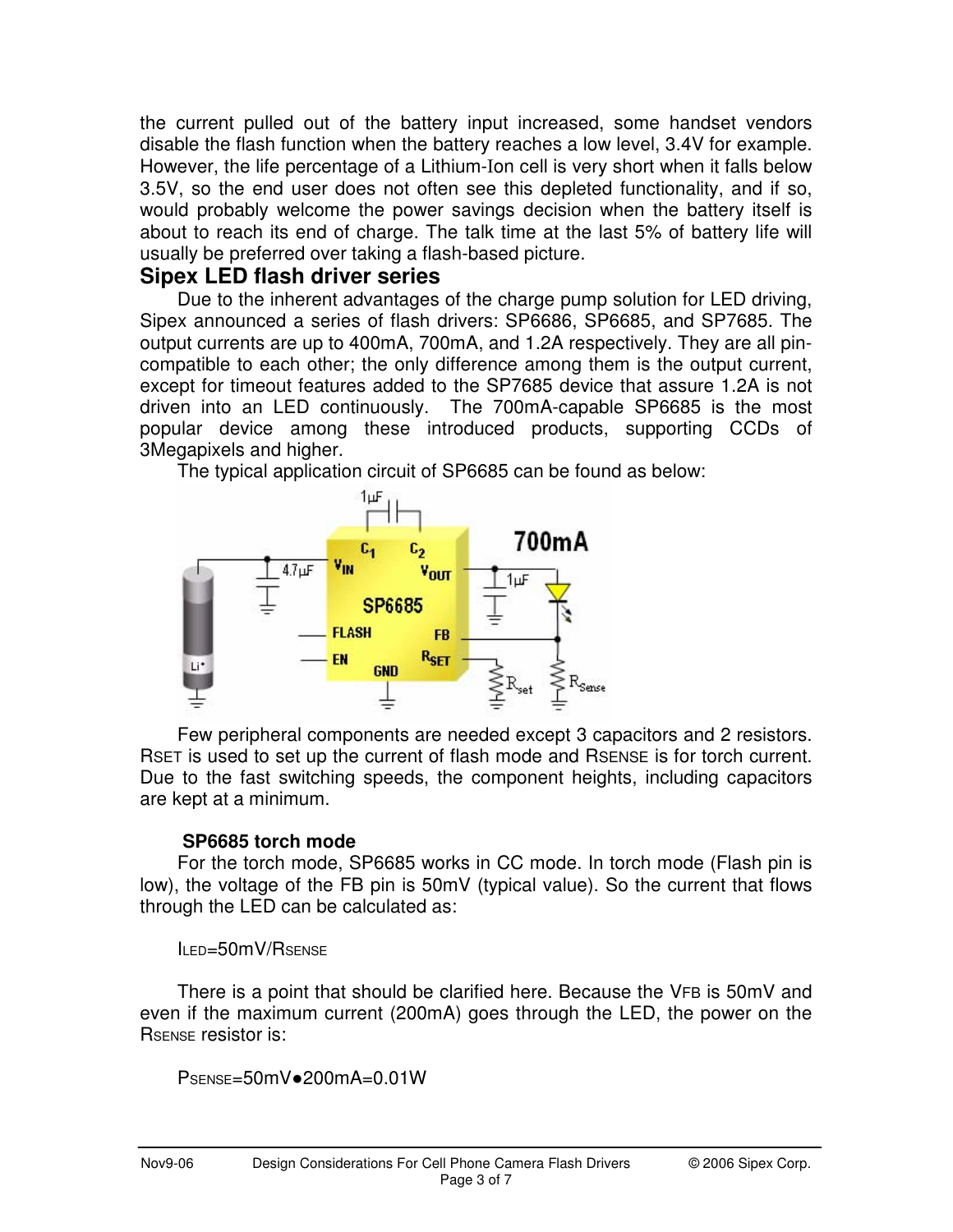So a resistor with 0603 SMD package can be used for RSENSE and it will save PCB area. However, in CV mode, a much bigger package will be needed for RSENSE. Most driver circuit output voltages are 5V as shown below:



The LED forward voltage range is 3V-4.6V, as the output voltage is 5V, the voltage on the resistor will be  $1\sqrt{2}V$ . When the LED current is 200mA, RSENSE power will be:

 $P_R = U \cdot I = (1V \sim 2V) \cdot 0.2A = 0.2W \sim 0.4W$ 

Four resistors with 1206 package size will be needed. Compared with the SP6685 solution (only one resistor with 0603 package), a CV mode solution needs more PCB area.

Compared with the charge pump in CV mode, the efficiency advantage of the SP6685 should be emphasized. The LED driver's efficiency (η) is influenced by 3 parameters: 1) input voltage (VIN); 2) LED forward voltage (VF); 3) step-up multiples (K=1X, 2X). The function is:

 $\eta = V_F / (V_N \bullet K)$ 

Because the Li-battery voltage range is 3.6V~4.2V and the output voltage should be 5V, the charge pump should be within the step-up mode. That is to say, K should be 1.5 or 2. In fact, when the Li-battery voltage is higher than the LED forward voltage, the charge pump can be in 1X mode. The efficiency of 1X mode is much higher than the efficiencies of 1.5X and 2X mode. So the efficiency of Sipex flash driver series is higher than the ICs that work in CV mode.

## **SP6685 flash mode**

In flash mode (Flash pin is high), the voltage of FB  $(V_{FB})$  is determined by RSET. The function is:

VFB=(1.26V/ RSET)●11.2KΩ

Where 1.26 is the internal bandgap reference and 11.2K $\Omega$  is an internal resistance used to scale the RSET current.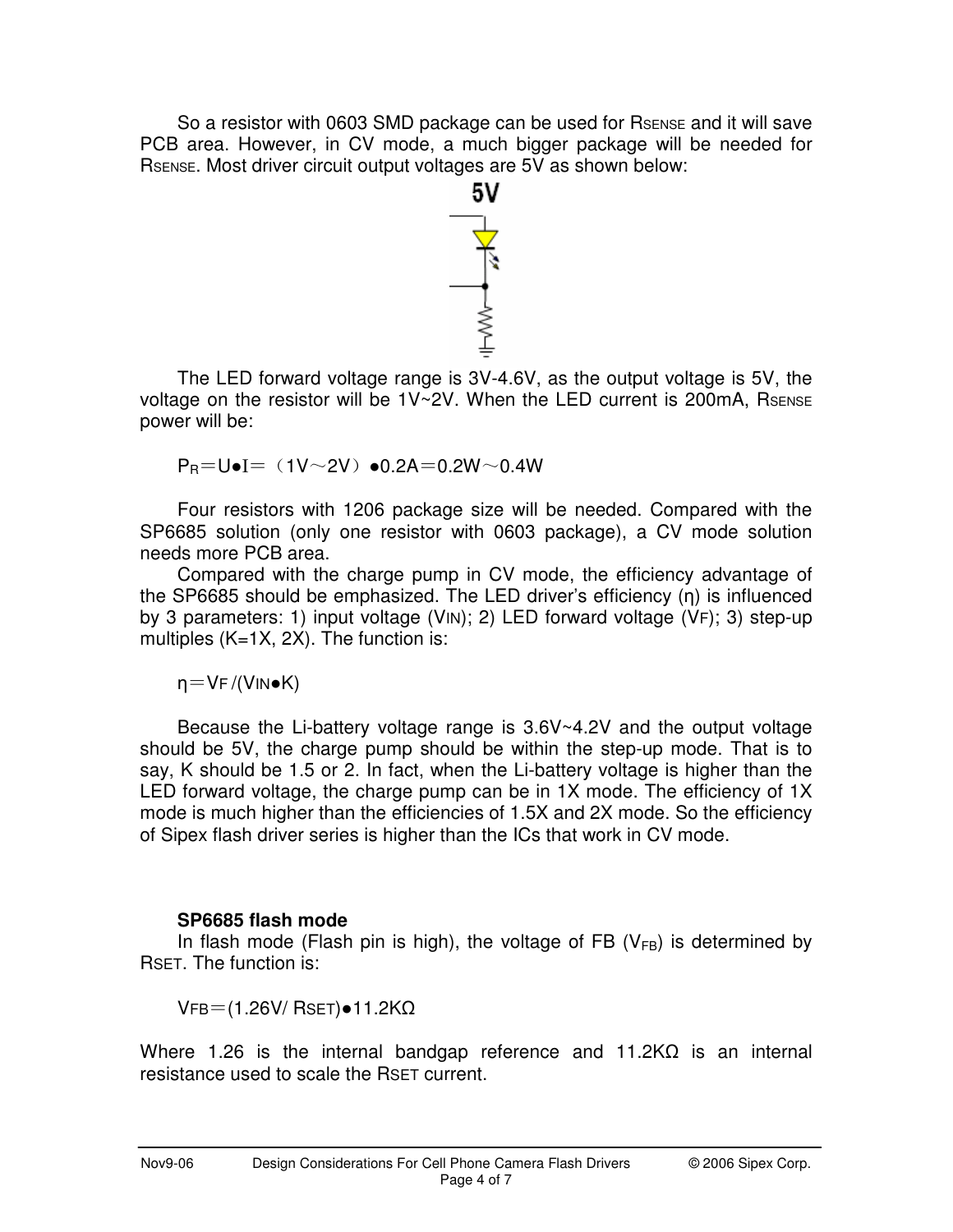The flash current can be calculated as:

ILED= VFB / RSENSE

The LED current doesn't flow through RSET, so little power will be consumed on RSET. Therefore, an 0603 or 0402 package is enough for RSET.

On the total solution, only 2 resistors with 0603 package and 3 capacitors with 0805 package are needed as peripheral components. So the solution area can be contained in an area of 5.4mm\*3mm, which is very difficult for other flash drivers.

## **The comparison of SP6685/SP6686 with other flash drivers**

Table 1 is the comparison of SP6685/6696 with other flash drivers. The advantage of the Sipex flash driver can be seen from the sheet.

#### **Sipex Charge Pump Advantages: SP6685/SP6686/SP7685/SP7686**(Soon to Release)

- 1) The least components with the smallest package, resulting in the lowest cost solution.
- 2) The highest frequency means the smallest capacitor values for the input & output capacitor and flying capacitor.
- 3) No inductive based EMI concerns.
- 4) Highest efficiency among the charge pump ICs, since SP6685/6686/7685 can work in 1X mode and the feedback voltage is
- 5) low to 50mV.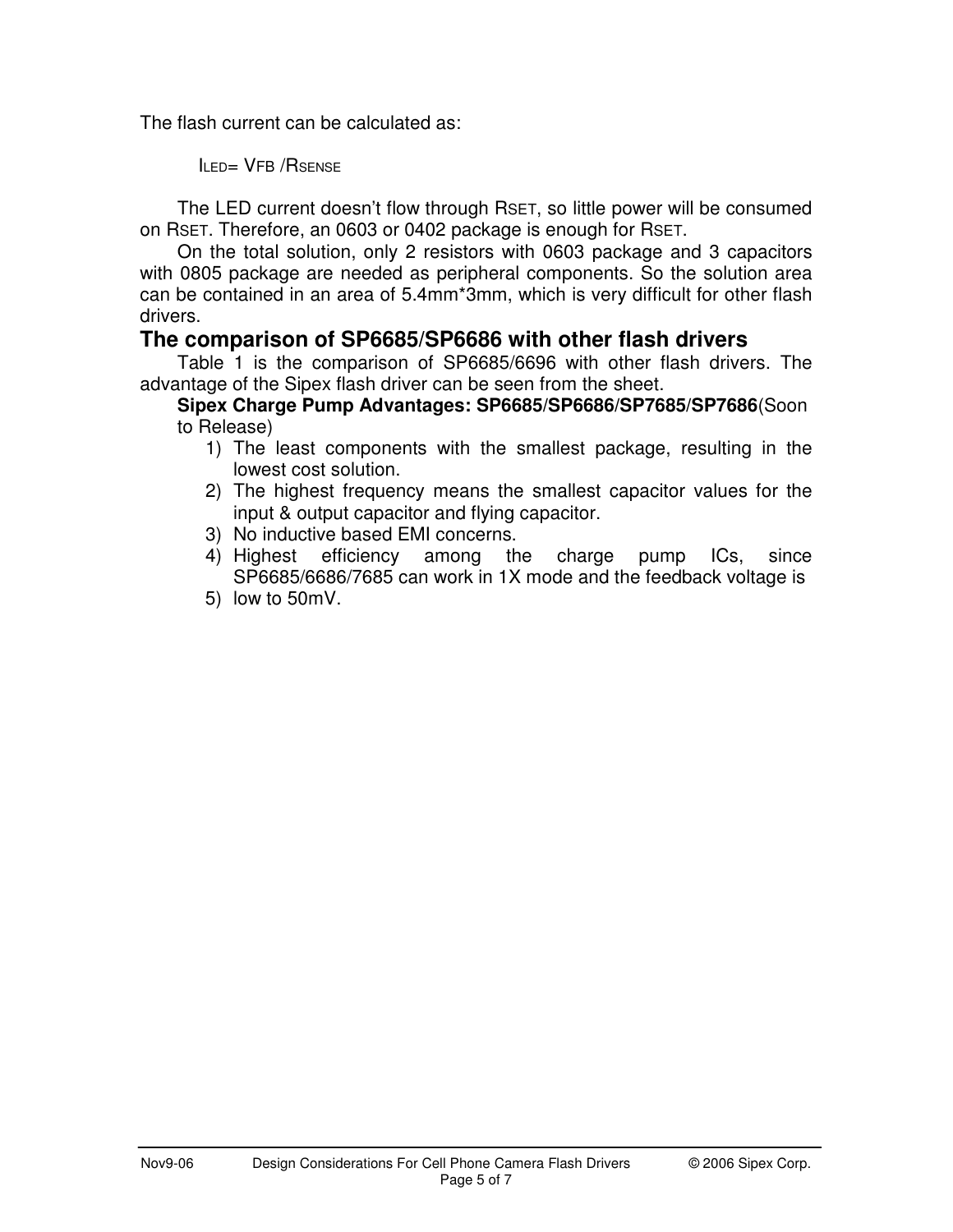|                                      | <b>SP6685</b><br><b>SP6686</b> | <b>NCP5603</b>                 | <b>LM2753</b>            | <b>MAX1576</b>                 | RT9362                            | <b>Max1583</b>                             | <b>LM3551</b><br><b>LM3552</b>            |
|--------------------------------------|--------------------------------|--------------------------------|--------------------------|--------------------------------|-----------------------------------|--------------------------------------------|-------------------------------------------|
| <b>IOUT</b><br>(Flash<br>mode)       | 780mA/<br>400mA                | 350mA                          | 400mA                    | 480mA                          | 120 <sub>m</sub> A                | 300mA                                      | 1A                                        |
| <b>IOUT</b><br>(Torch<br>mode)       | 200 <sub>m</sub> A             | 200mA                          | 200 <sub>m</sub> A       | 30mA*8                         | 120 <sub>m</sub> A                | 100mA                                      | 200 <sub>m</sub> A                        |
| Operating<br>mode                    | 1X, 2X<br>charge<br>pump       | 1X, 1.5X,<br>2X Charge<br>pump | 1X, 2X<br>charge<br>pump | 1X, 1.5X,<br>2X Charge<br>pump | 1X, 1.5X,<br>2X<br>Charge<br>pump | <b>Boost</b>                               | <b>Boost</b>                              |
| <b>Frequency</b><br>(Hz)             | 2.4M                           | 262K,<br>650K                  | 725K                     | 1M                             | 250K/1M                           | 1M                                         | 1.25M                                     |
| <b>VOUT</b>                          | <b>CC</b><br>mode<br>(Note1)   | 4.5V/5V                        | 5V                       | CC mode                        | CC mode                           | 24V,<br><b>CC</b><br>mode                  | adjustable                                |
| Peripheral<br>components<br>quantity |                                | 4 cap,<br>4<br>res(1206)       | 3 cap<br>2<br>res(1206)  | 5 cap,<br>2 res                | 4 cap,<br>1 res                   | 3 cap<br>1 inductor<br>1 Schottky<br>3 res | 5 cap,<br>inductor<br>1 Schottky<br>3 res |
| <b>PACKAGE</b>                       | DFN10,<br>3x3                  | DFN <sub>10</sub><br>3x3       | LLP10,<br>3x3            | QFN-24,<br>4x4                 | VQFN16,<br>3x3                    | <b>TDFN-10,</b><br>3x3                     | LLP14,<br>4x4                             |
| 0JA                                  | 57.1 C M                       | 68.5℃ /W                       | 55 °C/W                  | 100 ℃ /W                       | 68 °C /W                          | 150℃/W                                     | 37.3℃/W                                   |

#### **Table 1: comparison of flash drivers**

Note 1:

CC mode means constant current mode

Comments :

1) NCP5603 and LM2753 should work in 1.5X or 2X mode, the efficiency will be decreased.

2) 4 resistors of 1206 size SMD will be needed on NCP5603 and 2 resistors of size 1206 SMD will be needed on LM2753. It costs more PCB area.

3) The frequency of SP6685/6686 (2.4MHz) is much higher than others. So the input and output capacitors and flying capacitor have smallest values.

4) MAX1583, LM3551/3552, MP1540 should have an inductor and Schottky diode as peripheral components.

5) The feedback voltage of LM3551/3552 is 1.265V, much higher than 50mV. Much power will be consumed on the sense resistor.

6) RT9326's output current is much less than SP6685/6686.

7) 2 sets of LEDs are needed by MAX1576 for flash and torch mode.